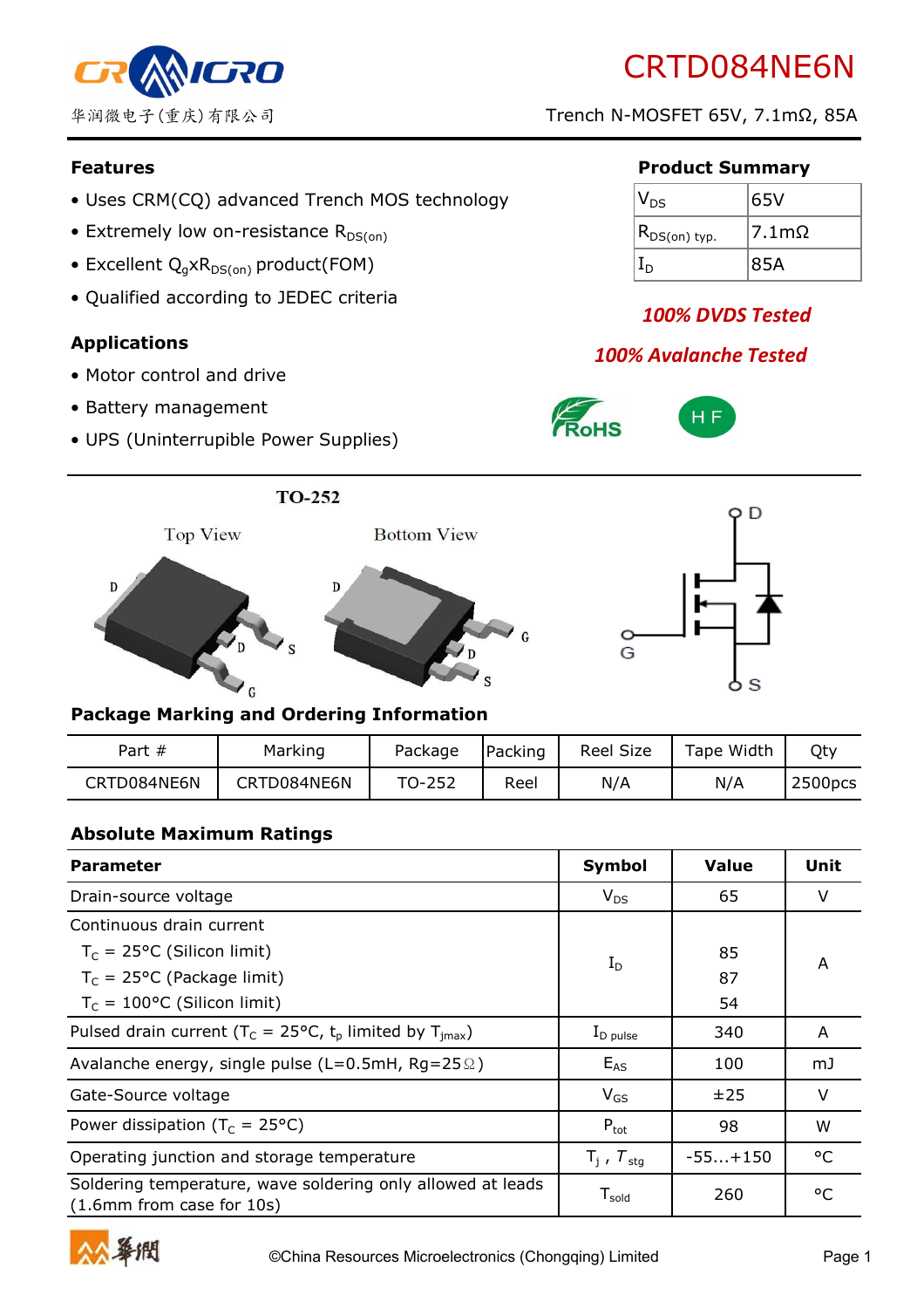

#### **Thermal Resistance**

| <b>Parameter</b>                                         | <b>Symbol</b> | Max  | Unit          |
|----------------------------------------------------------|---------------|------|---------------|
| Thermal resistance, junction $-$ case.                   | $R_{thJC}$    | 1.27 | $\degree$ C/W |
| Thermal resistance, junction $-$ ambient(min. footprint) | $R_{thJA}$ *  | 102  |               |

# **Electrical Characteristic (at Tj = 25 °C, unless otherwise specified)**

| <b>Parameter</b>                    | Symbol                   | <b>Value</b>             |                           |                          | Unit | <b>Test Condition</b>                                                           |
|-------------------------------------|--------------------------|--------------------------|---------------------------|--------------------------|------|---------------------------------------------------------------------------------|
|                                     |                          | min.                     | typ.                      | max.                     |      |                                                                                 |
| <b>Static Characteristic</b>        |                          |                          |                           |                          |      |                                                                                 |
| Drain-source breakdown<br>voltage   | BV <sub>DSS</sub>        | 65                       | $\overline{\phantom{a}}$  | $\overline{\phantom{a}}$ | V    | $V_{GS} = 0V$ , I <sub>D</sub> =250uA                                           |
| Gate threshold voltage              | $V_{GS(th)}$             | $\overline{2}$           | 3                         | 4                        | V    | $V_{DS} = V_{GS}$ , I <sub>D</sub> =250uA                                       |
| Zero gate voltage drain<br>current  | $I_{DSS}$                |                          | 0.05<br>$\qquad \qquad -$ | $\mathbf{1}$<br>100      | μA   | $V_{DS} = 65V$ , $V_{GS} = 0V$<br>$T_i = 25^{\circ}C$<br>$T_i = 150$ °C         |
| Gate-source leakage<br>current      | $I_{GSS}$                | -                        | ±10                       | ±100                     | nA   | $V_{GS} = \pm 25V, V_{DS} = 0V$                                                 |
| Drain-source on-state<br>resistance | $R_{DS(on)}$             |                          | 7.1<br>13.5               | 8.4<br>16.0              | mΩ   | $V_{GS} = 10V$ , I <sub>D</sub> =40A,<br>$T_i = 25^{\circ}C$<br>$T_i = 150$ °C  |
| Transconductance                    | $g_{fs}$                 | $\overline{\phantom{0}}$ | 103                       | $\overline{\phantom{a}}$ | S    | $V_{DS} = 5V$ , $I_D = 40A$                                                     |
| <b>Dynamic Characteristic</b>       |                          |                          |                           |                          |      |                                                                                 |
| <b>Input Capacitance</b>            | $C_{\mathsf{iss}}$       | $\blacksquare$           | 3139                      | $\overline{\phantom{a}}$ |      | $V_{GS} = 0V$ , $V_{DS} = 32V$ ,<br>$f = 1$ MHz                                 |
| <b>Output Capacitance</b>           | $C_{\rm oss}$            | $\overline{\phantom{0}}$ | 307                       | $\overline{\phantom{a}}$ | pF   |                                                                                 |
| Reverse Transfer<br>Capacitance     | $C_{rss}$                |                          | 194                       |                          |      |                                                                                 |
| Gate Total Charge                   | $Q_{G}$                  | $\overline{\phantom{0}}$ | 72                        | $\overline{\phantom{a}}$ |      | $V_{GS} = 10V$ , $V_{DS} = 32V$ ,<br>$ID=40A$ , f=1MHz                          |
| Gate-Source charge                  | $Q_{gs}$                 | $\overline{\phantom{0}}$ | 18                        | $\overline{\phantom{a}}$ | nC   |                                                                                 |
| Gate-Drain charge                   | $\mathbf{Q}_{\text{gd}}$ | $\overline{\phantom{0}}$ | 26                        | -                        |      |                                                                                 |
| Turn-on delay time                  | $t_{d(on)}$              |                          | 13                        |                          |      | $V_{GS} = 10V$ , $V_{DD} = 32V$ ,<br>$RG$ <sub>ext</sub> =2.7 $\Omega$ , ID=40A |
| Rise time                           | $t_{r}$                  | $\overline{\phantom{0}}$ | 75                        | $\overline{\phantom{a}}$ | ns   |                                                                                 |
| Turn-off delay time                 | $t_{d(off)}$             | -                        | 46                        | $\overline{\phantom{0}}$ |      |                                                                                 |
| Fall time                           | $t_{\rm f}$              | $\overline{\phantom{0}}$ | 73                        | $\overline{\phantom{a}}$ |      |                                                                                 |
| Gate resistance                     | $R_G$                    |                          | 2.4                       | -                        | Ω    | $V_{GS}$ =0V, $V_{DS}$ =0V,<br>$f = 1MHz$                                       |

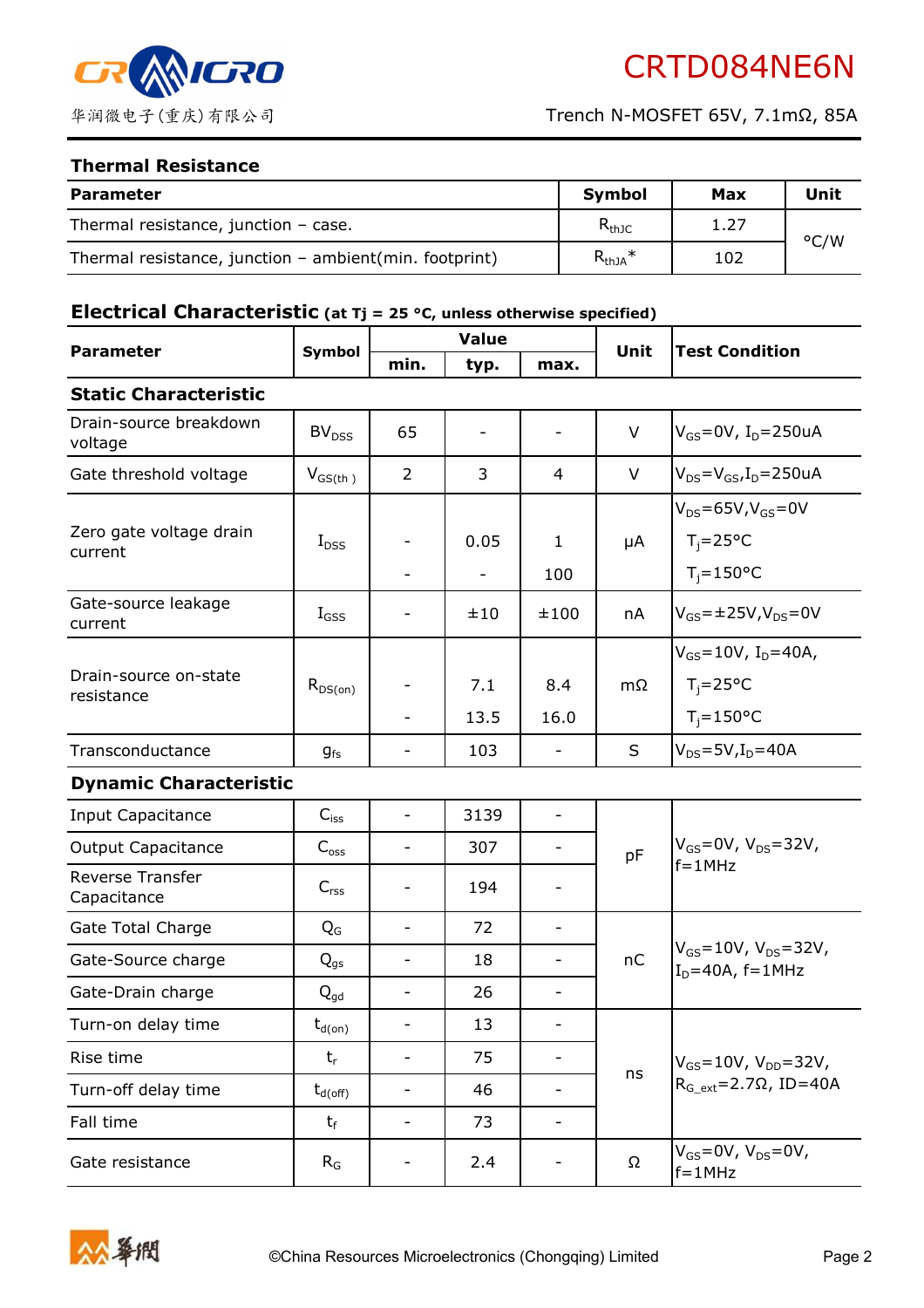

#### **Body Diode Characteristic**

| <b>Parameter</b>                                       | Symbol         | <b>Value</b> |      |      |      |                                 |
|--------------------------------------------------------|----------------|--------------|------|------|------|---------------------------------|
|                                                        |                | min.         | typ. | max. | Unit | <b>Test Condition</b>           |
| Body Diode Forward<br>Voltage                          | $V_{SD}$       |              | 0.9  | 1.3  | V    | $V_{GS}$ =0V, $I_{SD}$ =40A     |
| <b>Body Diode Continuous</b><br><b>Forward Current</b> | I <sub>S</sub> |              |      | 85   | A    | $T_c = 25^{\circ}C$             |
| Body Diode Reverse<br><b>Recovery Time</b>             | $t_{rr}$       |              | 36   |      | ns   | $I_F = 40A$ , dI/dt=100A/ $\mu$ |
| Body Diode Reverse<br>Recovery Charge                  | $Q_{rr}$       |              | 43   | -    | пC   | S                               |

\*The value of  $R_{thJA}$  is measured by placing the device in a still air box which is one cubic foot.

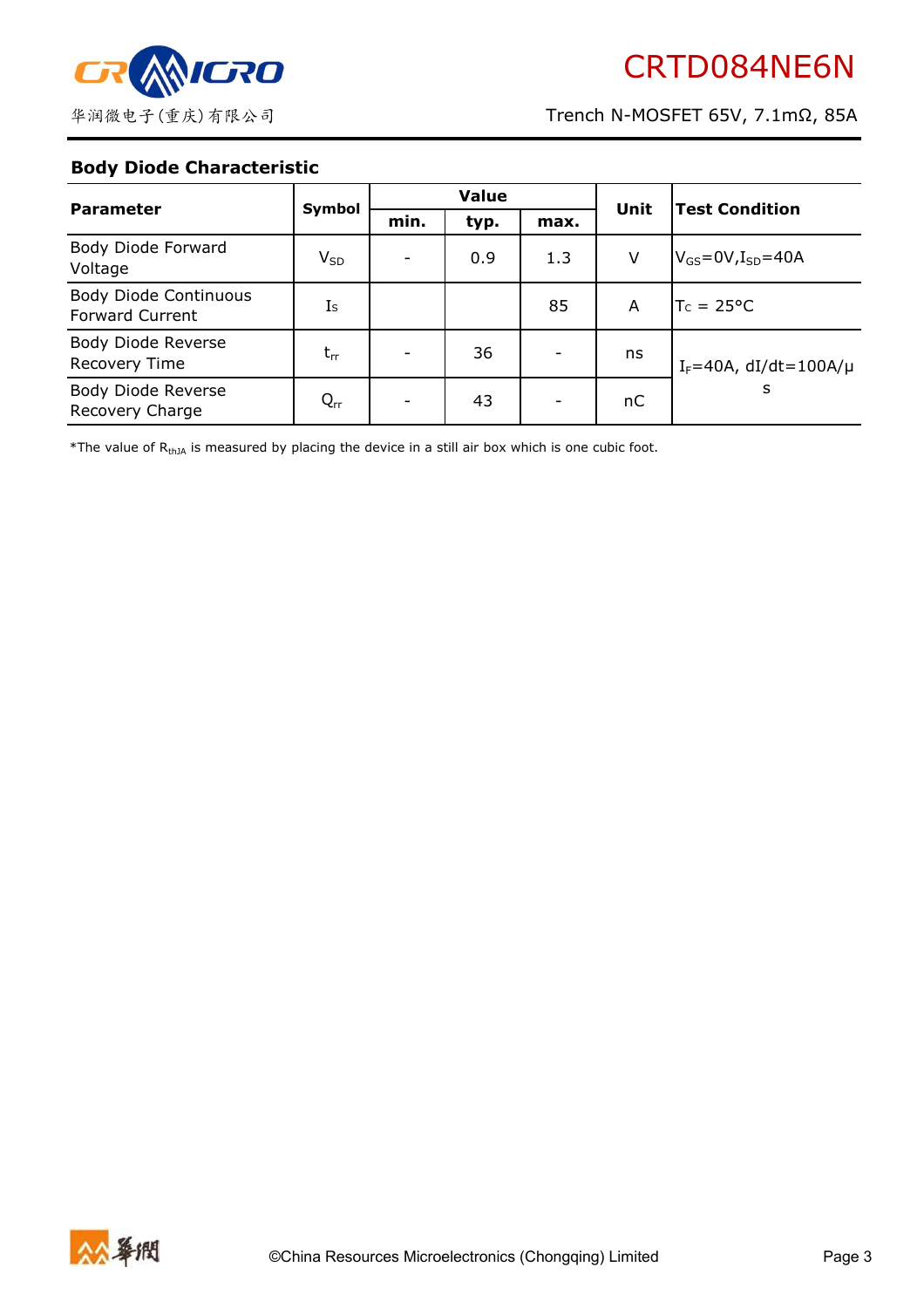

#### **Typical Performance Characteristics**



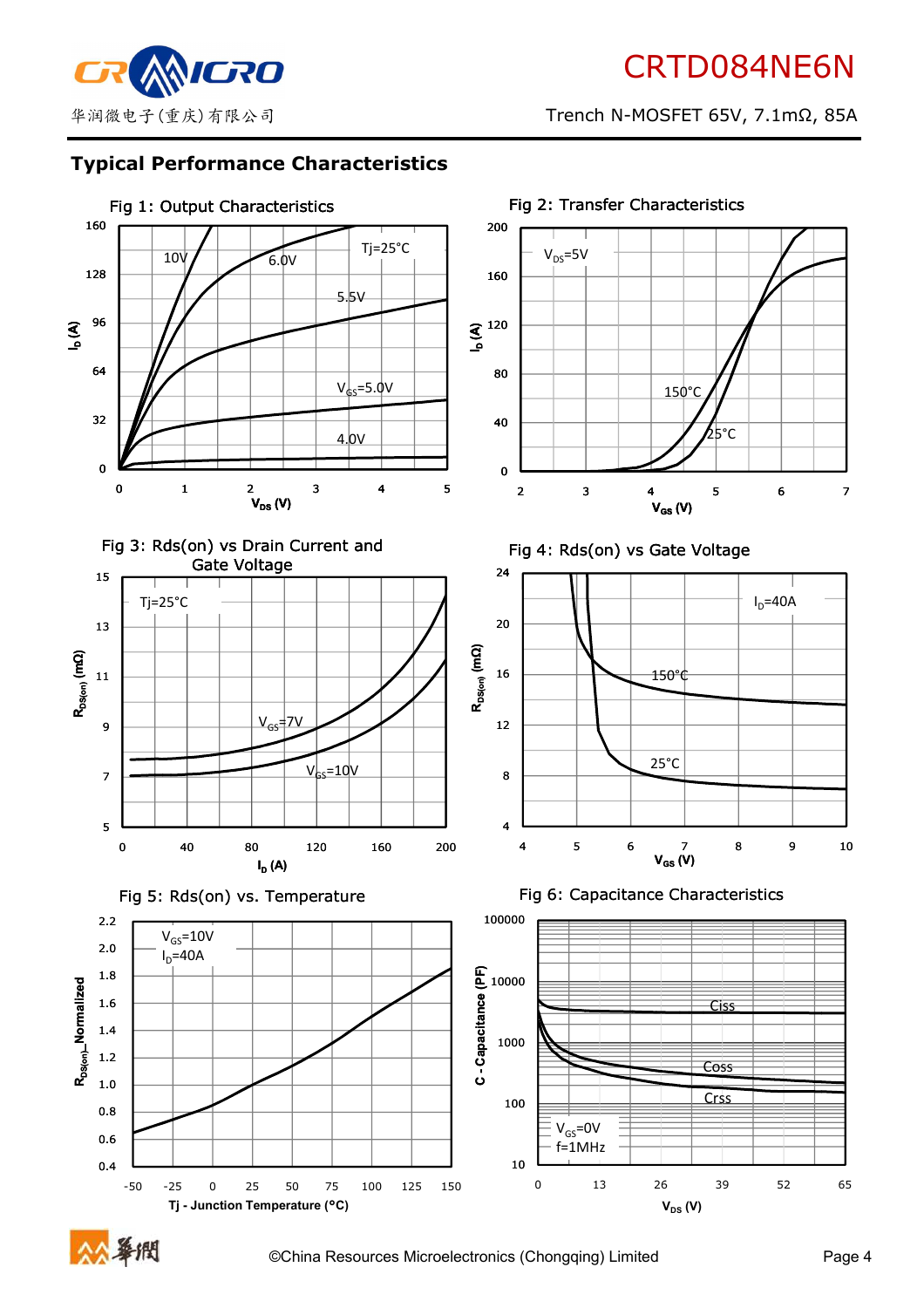

# CRTD084NE6N

华润微电子(重庆)有限公司 Trench N-MOSFET 65V, 7.1mΩ, 85A

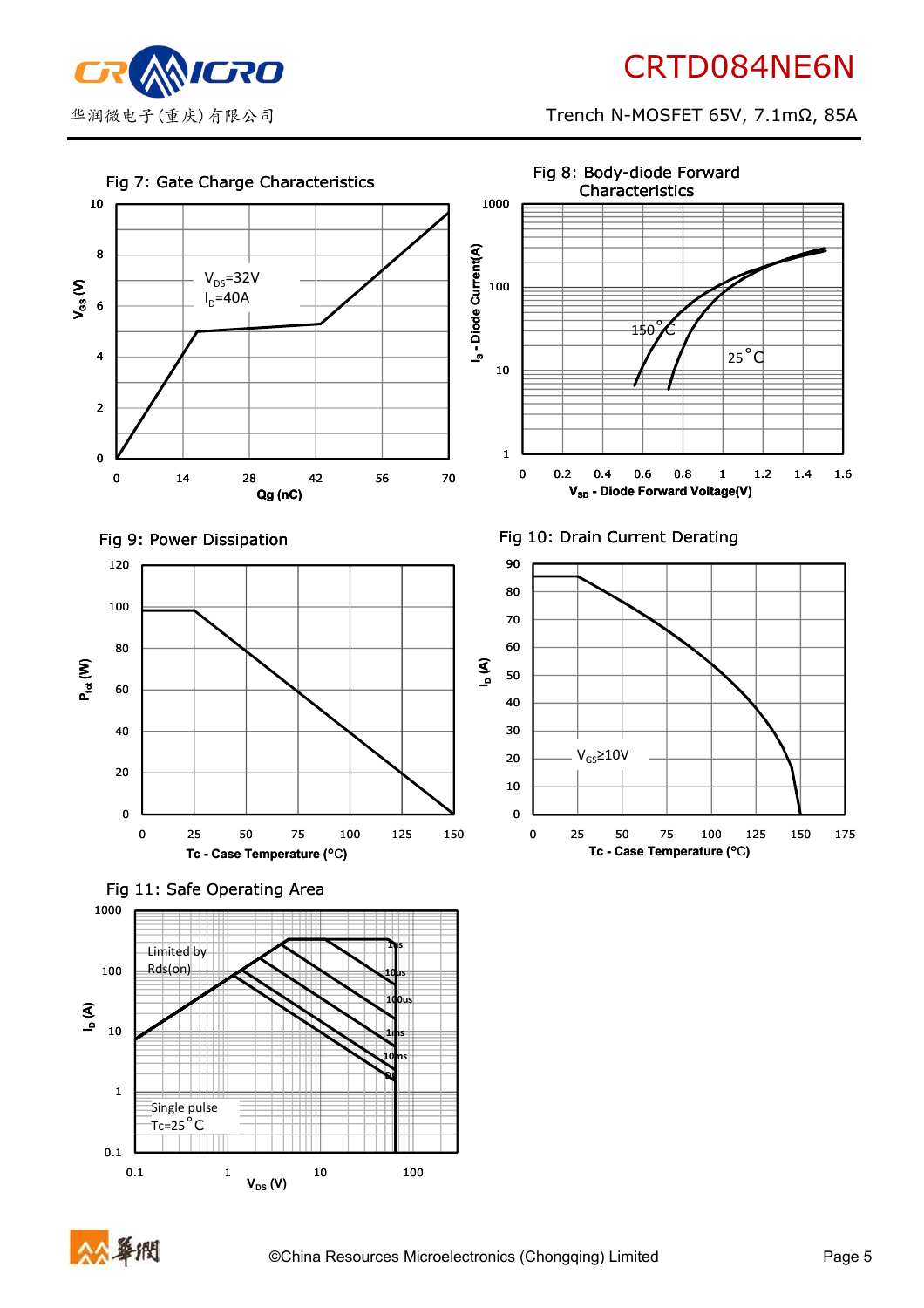

#### Fig 12: Max. Transient Thermal Impedance



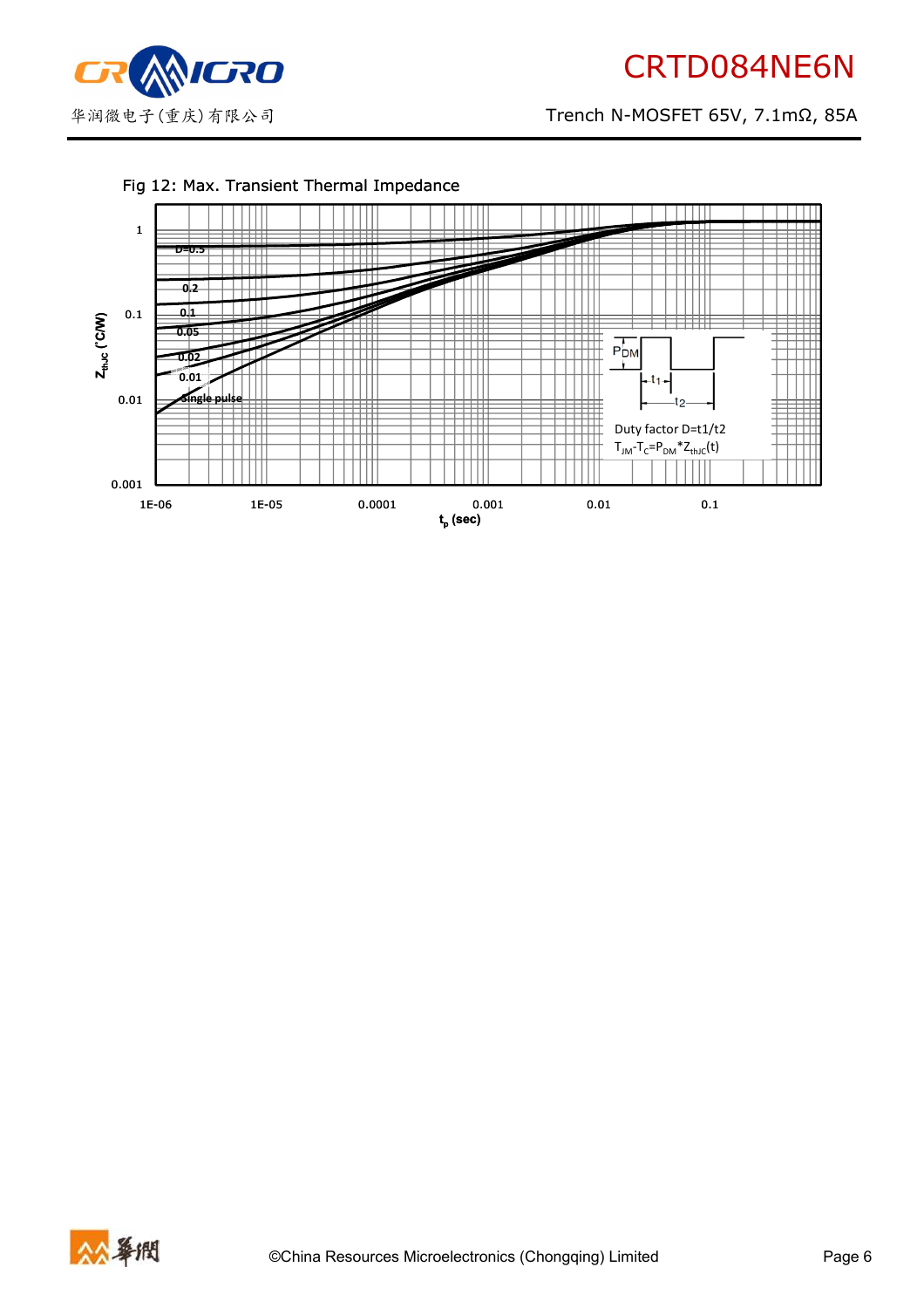

90%

10%

NIGRO

华润微电子(重庆)有限公司 Trench N-MOSFET 65V, 7.1mΩ, 85A

#### **Test Circuit & Waveform**





Resistive Switching Test Circuit & Waveforms



#### Unclamped Inductive Switching (UIS) Test Circuit & Waveforms









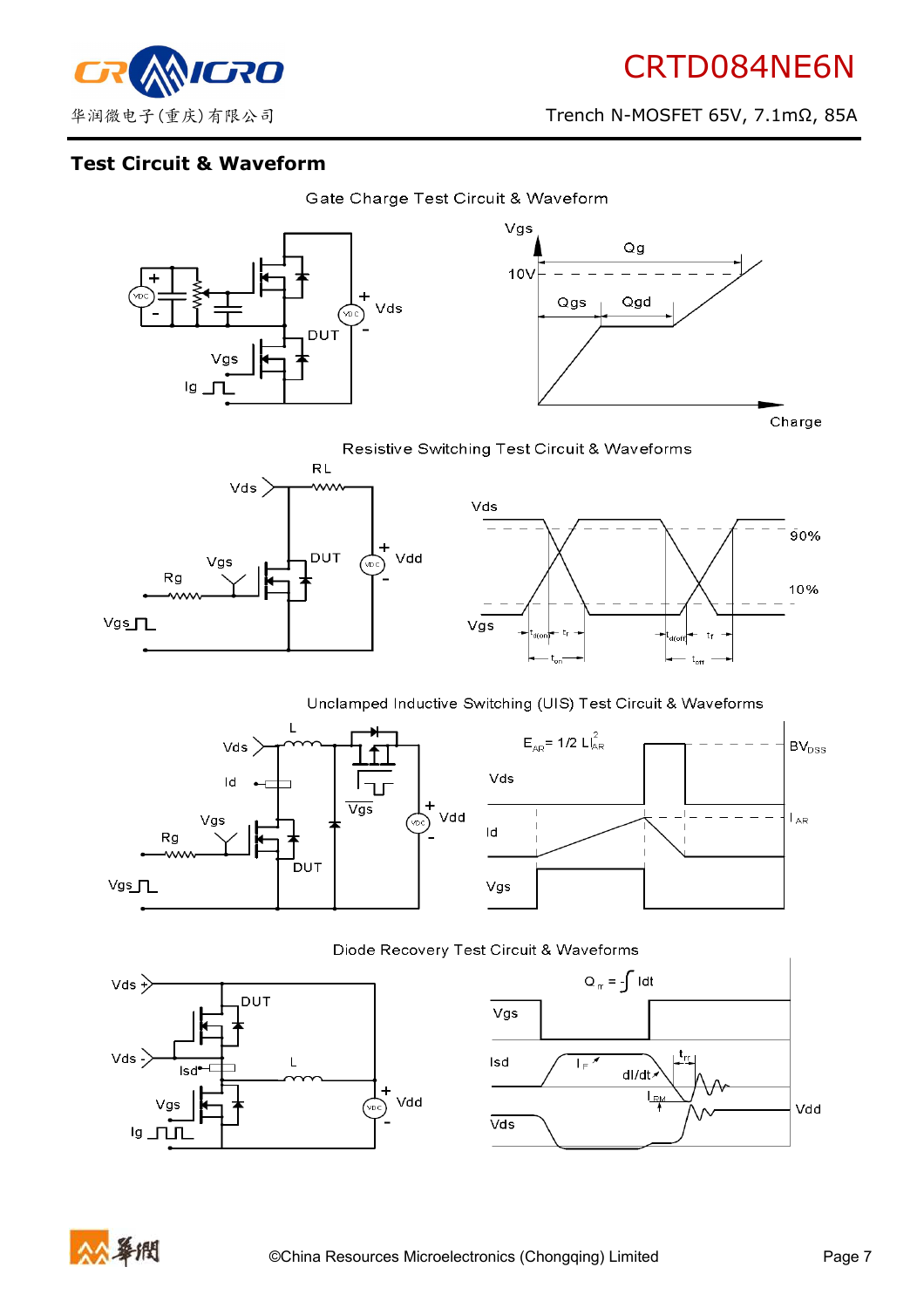

# **Package Outline: TO-252**



|                | <b>Dimensions In Millimeters</b> |       | <b>Dimensions In Inches</b> |           |  |
|----------------|----------------------------------|-------|-----------------------------|-----------|--|
| <b>Symbol</b>  | Min.                             | Max.  |                             | Max.      |  |
| A              | 2.15                             | 2.45  | 0.085                       | 0.096     |  |
| A1             | 0.00                             | 0.15  | 0.000                       | 0.006     |  |
| A2             | 0.76                             | 1.36  | 0.030                       | 0.054     |  |
| b              | 0.60                             | 0.91  | 0.024                       | 0.036     |  |
| b1             | 0.65                             | 1.15  | 0.026                       | 0.045     |  |
| b <sub>2</sub> | 5.00                             | 5.64  | 0.197                       | 0.222     |  |
| $\mathsf{C}$   | 0.45                             | 0.61  | 0.018                       | 0.024     |  |
| c1             | 0.36                             | 0.66  | 0.014                       | 0.026     |  |
| D              | 5.80                             | 6.30  | 0.228                       | 0.248     |  |
| D <sub>1</sub> | 5.00                             | 6.00  | 0.197                       | 0.236     |  |
| e              | 2.29 BSC.                        |       | 0.090 BSC.                  |           |  |
| E              | 6.30                             | 6.90  | 0.248                       | 0.272     |  |
| E <sub>1</sub> | 4.55                             | 5.30  | 0.179                       | 0.209     |  |
| H              | 9.40                             | 10.48 | 0.370                       | 0.413     |  |
| L              | 1.18                             | 1.70  | 0.046                       | 0.067     |  |
| L1             | 2.92 REF                         |       |                             | 0.115 REF |  |
| L2             | 0.36                             | 0.66  | 0.014                       | 0.026     |  |
| L <sub>3</sub> | 0.72                             | 1.35  | 0.028                       | 0.053     |  |
| L4             | 0.60                             | 1.20  | 0.024                       | 0.047     |  |